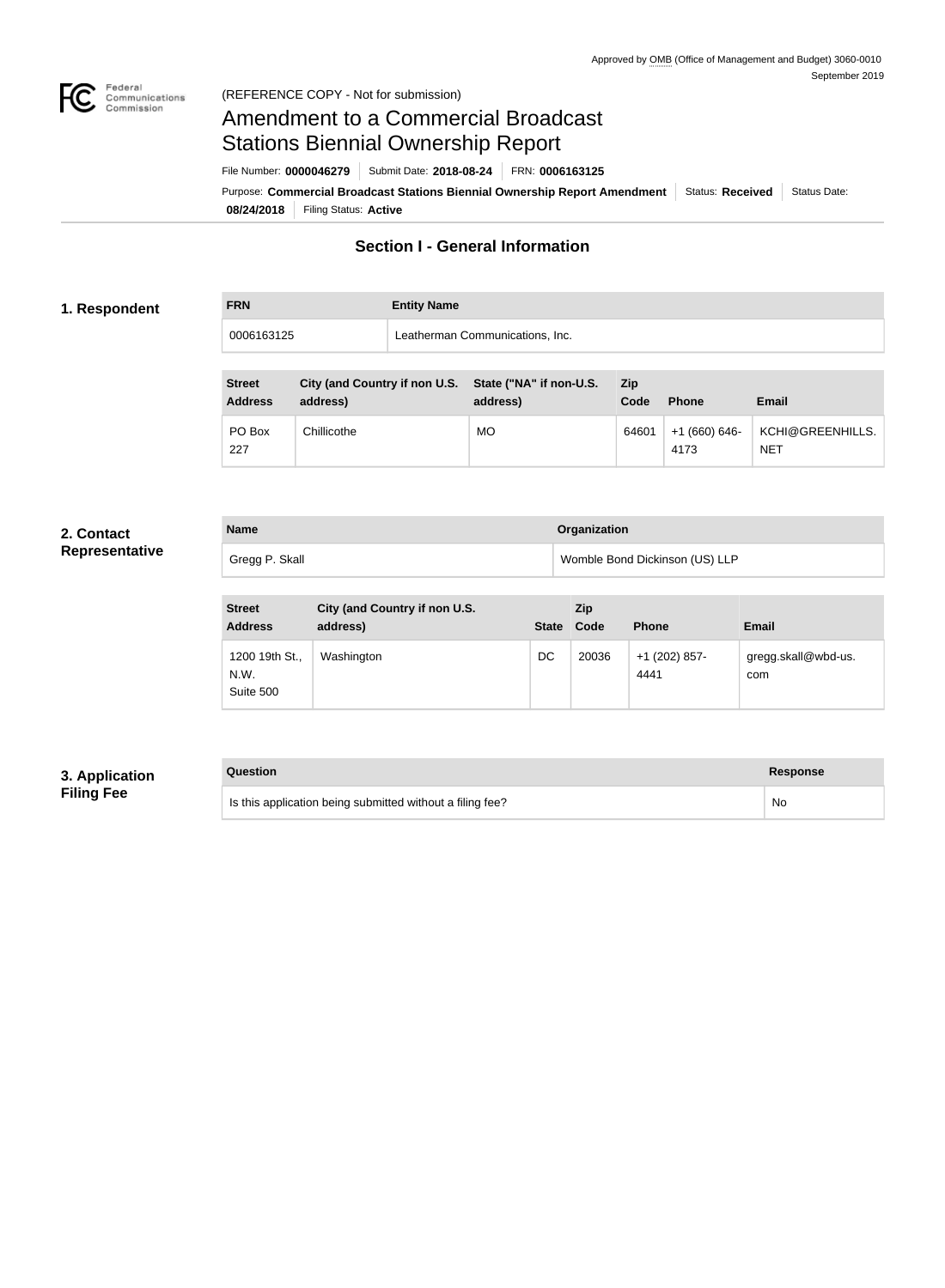| <b>Fees</b> | <b>Application Type</b> | <b>Form Number</b> | <b>Fee Code</b> | Quantity               | <b>Fee Amount</b> | <b>Subtotal</b> |
|-------------|-------------------------|--------------------|-----------------|------------------------|-------------------|-----------------|
|             | Biennial                | Form 323           | <b>MAR</b>      | $\sqrt{2}$<br><u>_</u> | 85                | \$140.00        |
|             |                         |                    |                 |                        | Total             | \$140.00        |

# **4. Nature of Respondent**

| (a) Provide the following information about the Respondent: |                                         |                        |
|-------------------------------------------------------------|-----------------------------------------|------------------------|
|                                                             | <b>Relationship to stations/permits</b> | Licensee               |
|                                                             | <b>Nature of Respondent</b>             | For-profit corporation |

**(b) Provide the following information about this report:**

| <b>Purpose</b>              | <b>Biennial</b>                                                                                                                                                                        |
|-----------------------------|----------------------------------------------------------------------------------------------------------------------------------------------------------------------------------------|
| "As of" date                | 10/01/2017                                                                                                                                                                             |
|                             | When filing a biennial ownership report or validating<br>and resubmitting a prior biennial ownership report, this<br>date must be Oct. 1 of the year in which this report is<br>filed. |
| <b>Reason for Amendment</b> | Correct typos                                                                                                                                                                          |

#### **5. Licensee(s) and Station(s)**

#### **Respondent is filing this report to cover the following Licensee(s) and station(s):**

| <b>Licensee/Permittee Name</b>  |                  | <b>FRN</b>         |              |                |
|---------------------------------|------------------|--------------------|--------------|----------------|
| Leatherman Communications, Inc. | 0006163125       |                    |              |                |
| Fac. ID No.                     | <b>Call Sign</b> | <b>City</b>        | <b>State</b> | <b>Service</b> |
| 63377                           | KCHI             | <b>CHILLICOTHE</b> | <b>MO</b>    | AM             |
| 63378                           | KCHI-FM          | <b>CHILLICOTHE</b> | <b>MO</b>    | FM             |

# **Section II – Biennial Ownership Information**

**1. 47 C.F.R. Section 73.3613 and Other Documents**

Licensee Respondents that hold authorizations for one or more full power television, AM, and/or FM stations should list all contracts and other instruments set forth in 47 C.F.R. Section 73.3613(a) through (c) for the facility or facilities listed on this report. In addition, attributable Local Marketing Agreements (LMAs) and attributable Joint Sales Agreements (JSAs) must be disclosed by the licensee of the brokering station on its ownership report. If the agreement is an attributable LMA, an attributable JSA, or a network affiliation agreement, check the appropriate box. Otherwise, select "Other." Non-Licensee Respondents, as well as Licensee Respondents that only hold authorizations for Class A television and/or low power television stations, should select "Not Applicable" in response to this question.

| Document Information                  |                     |  |  |  |
|---------------------------------------|---------------------|--|--|--|
| Description of contract or instrument | <b>BYLAWS</b>       |  |  |  |
| Parties to contract or instrument     | <b>SHAREHOLDERS</b> |  |  |  |
| Date of execution                     | 06/1984             |  |  |  |
| Date of expiration                    | No expiration date  |  |  |  |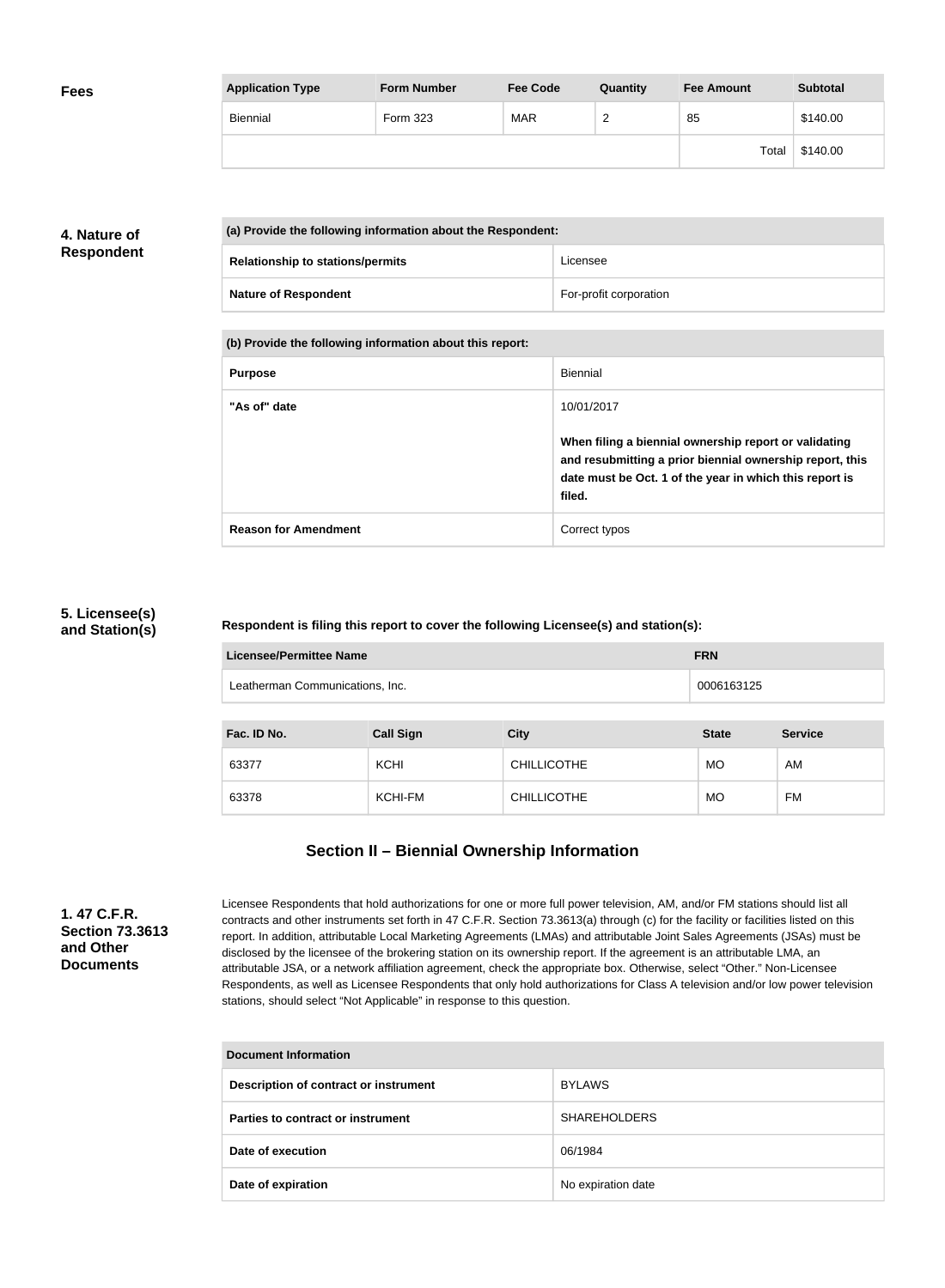| <b>Agreement Type: BYLAWS</b><br>(check all that apply) | Agreement type | Other |
|---------------------------------------------------------|----------------|-------|
|                                                         |                |       |

| Document Information                            |                                                    |
|-------------------------------------------------|----------------------------------------------------|
| Description of contract or instrument           | ARTICLES OF INCORPORATION                          |
| Parties to contract or instrument               | <b>STATE OF MISSOURI</b>                           |
| Date of execution                               | 06/1984                                            |
| Date of expiration                              | No expiration date                                 |
| <b>Agreement type</b><br>(check all that apply) | Other<br>Agreement Type: ARTICLES OF INCORPORATION |

#### **Document Information**

| Description of contract or instrument           | AMENDMENT OF ARTICLES OF INCORPORATION                                    |
|-------------------------------------------------|---------------------------------------------------------------------------|
| Parties to contract or instrument               | STATE OF MISSOURI                                                         |
| Date of execution                               | 04/2000                                                                   |
| Date of expiration                              | No expiration date                                                        |
| <b>Agreement type</b><br>(check all that apply) | Other<br>Agreement Type: AMENDMENT OF ARTICLES OF<br><b>INCORPORATION</b> |

#### **2. Ownership Interests**

**(a)** Ownership Interests. This Question requires Respondents to enter detailed information about ownership interests by generating a series of subforms. Answer each question on each subform. The first subform listing should be for the Respondent itself. If the Respondent is not a natural person, also list each of the officers, directors, stockholders, non-insulated partners, non-insulated members, and any other persons or entities with a direct attributable interest in the Respondent pursuant to the standards set forth in 47 C.F.R. Section 73.3555. (A "direct" interest is one that is not held through any intervening companies or entities.) List each interest holder with a direct attributable interest in the Respondent separately.

Leave the percentage of total assets (Equity Debt Plus) field blank for an interest holder unless that interest holder has an attributable interest in the Respondent solely on the basis of the Commission's Equity Debt Plus attribution standard, 47 C.F.R. Section 73.3555, Note 2(i).

In the case of vertical or indirect ownership structures, list only those interests in the Respondent that also represent an attributable interest in the Licensee(s) for which the report is being submitted.

Entities that are part of an organizational structure that includes holding companies or other forms of indirect ownership must file separate ownership reports. In such a structure do not report, or file a separate report for, any interest holder that does not have an attributable interest in the Licensee(s) for which the report is being submitted.

Please see the Instructions for further detail concerning interests that must be reported in response to this question.

The Respondent must provide an FCC Registration Number for each interest holder reported in response to this question. Please see the Instructions for detailed information and guidance concerning this requirement.

| <b>Ownership Information</b> |                                 |             |
|------------------------------|---------------------------------|-------------|
| <b>FRN</b>                   | 0006163125                      |             |
| <b>Entity Name</b>           | Leatherman Communications, Inc. |             |
| <b>Address</b>               | PO Box                          | 227         |
|                              | <b>Street 1</b>                 |             |
|                              | <b>Street 2</b>                 |             |
|                              | <b>City</b>                     | Chillicothe |
|                              | State ("NA" if non-U.S.         | <b>MO</b>   |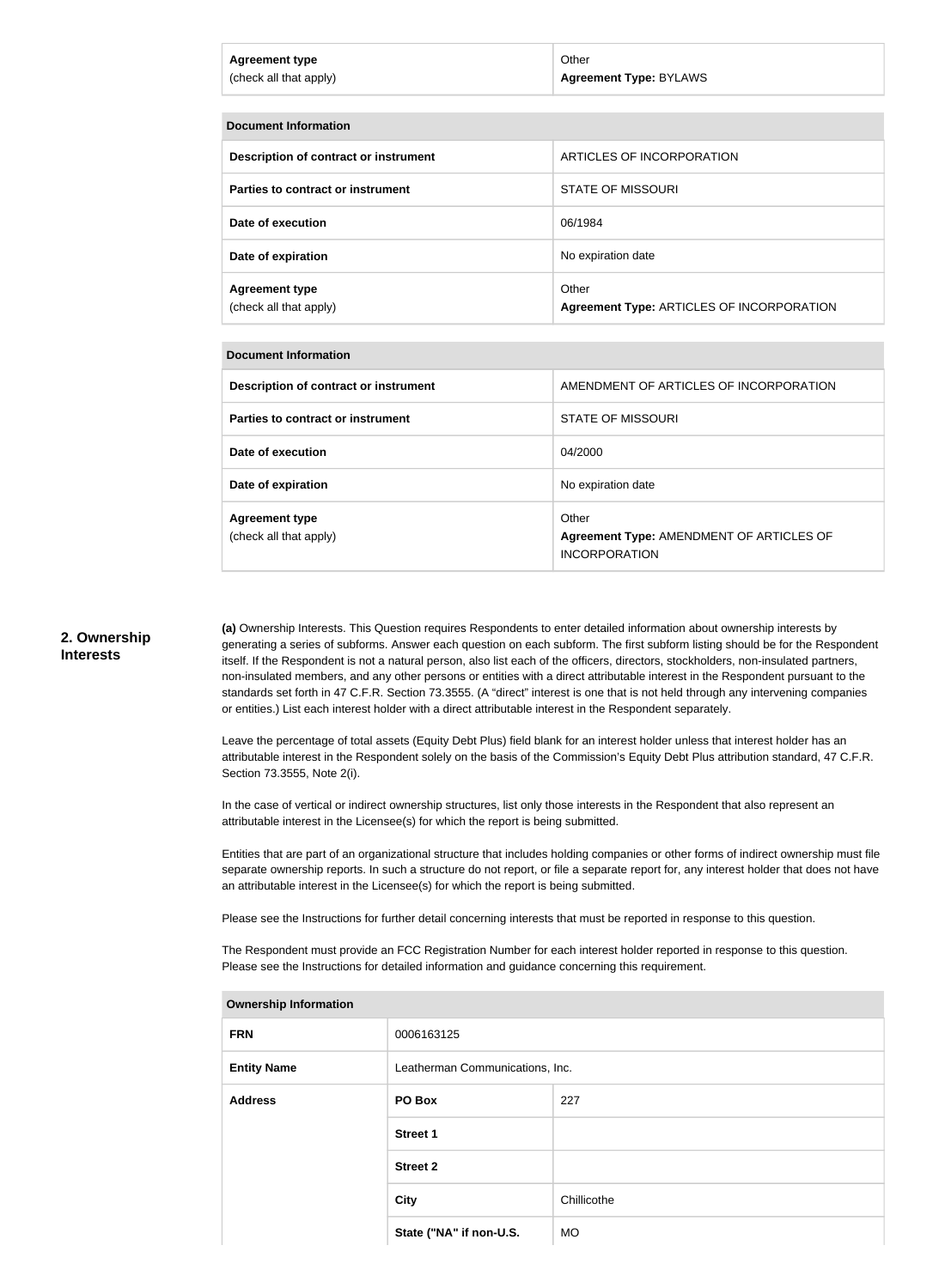|                                                                                                                                  | address)                                                |                      |                                   |
|----------------------------------------------------------------------------------------------------------------------------------|---------------------------------------------------------|----------------------|-----------------------------------|
|                                                                                                                                  | <b>Zip/Postal Code</b>                                  | 64601                |                                   |
|                                                                                                                                  | Country (if non-U.S.<br>address)                        | <b>United States</b> |                                   |
| <b>Listing Type</b>                                                                                                              | Respondent                                              |                      |                                   |
| <b>Positional Interests</b><br>(check all that apply)                                                                            | Respondent                                              |                      |                                   |
| <b>Tribal Nation or Tribal</b><br><b>Entity</b>                                                                                  | Interest holder is not a Tribal nation or Tribal entity |                      |                                   |
| <b>Interest Percentages</b><br>(enter percentage values                                                                          | <b>Voting</b>                                           | 0.0%                 | <b>Jointly Held?</b><br><b>No</b> |
| from 0.0 to 100.0)                                                                                                               | <b>Equity</b>                                           | 0.0%                 |                                   |
|                                                                                                                                  | <b>Total assets (Equity Debt</b><br>Plus)               | 0.0%                 |                                   |
| Does interest holder have an attributable interest in one or more broadcast stations<br>No<br>that do not appear on this report? |                                                         |                      |                                   |

| <b>Ownership Information</b>                              |                                           |                        |                            |  |
|-----------------------------------------------------------|-------------------------------------------|------------------------|----------------------------|--|
| <b>FRN</b>                                                | 0019894922                                |                        |                            |  |
| <b>Name</b>                                               | Patricia L. Leatherman                    |                        |                            |  |
| <b>Address</b>                                            | PO Box<br>227                             |                        |                            |  |
|                                                           | <b>Street 1</b>                           |                        |                            |  |
|                                                           | <b>Street 2</b>                           |                        |                            |  |
|                                                           | <b>City</b>                               | Chillicothe            |                            |  |
|                                                           | State ("NA" if non-U.S.<br>address)       | <b>MO</b>              |                            |  |
|                                                           | <b>Zip/Postal Code</b>                    | 64601                  |                            |  |
|                                                           | Country (if non-U.S.<br>address)          | <b>United States</b>   |                            |  |
| <b>Listing Type</b>                                       | Other Interest Holder                     |                        |                            |  |
| <b>Positional Interests</b><br>(check all that apply)     | Officer, Director                         |                        |                            |  |
| Citizenship, Gender,                                      | <b>Citizenship</b><br><b>US</b>           |                        |                            |  |
| <b>Ethnicity, and Race</b><br><b>Information (Natural</b> | Gender                                    | Female                 |                            |  |
| <b>Persons Only)</b>                                      | <b>Ethnicity</b>                          | Not Hispanic or Latino |                            |  |
|                                                           | Race                                      | White                  |                            |  |
| <b>Interest Percentages</b><br>(enter percentage values   | <b>Voting</b>                             | 0.0%                   | <b>Jointly Held?</b><br>No |  |
| from 0.0 to 100.0)                                        | <b>Equity</b>                             | 0.0%                   |                            |  |
|                                                           | <b>Total assets (Equity Debt</b><br>Plus) | 0.0%                   |                            |  |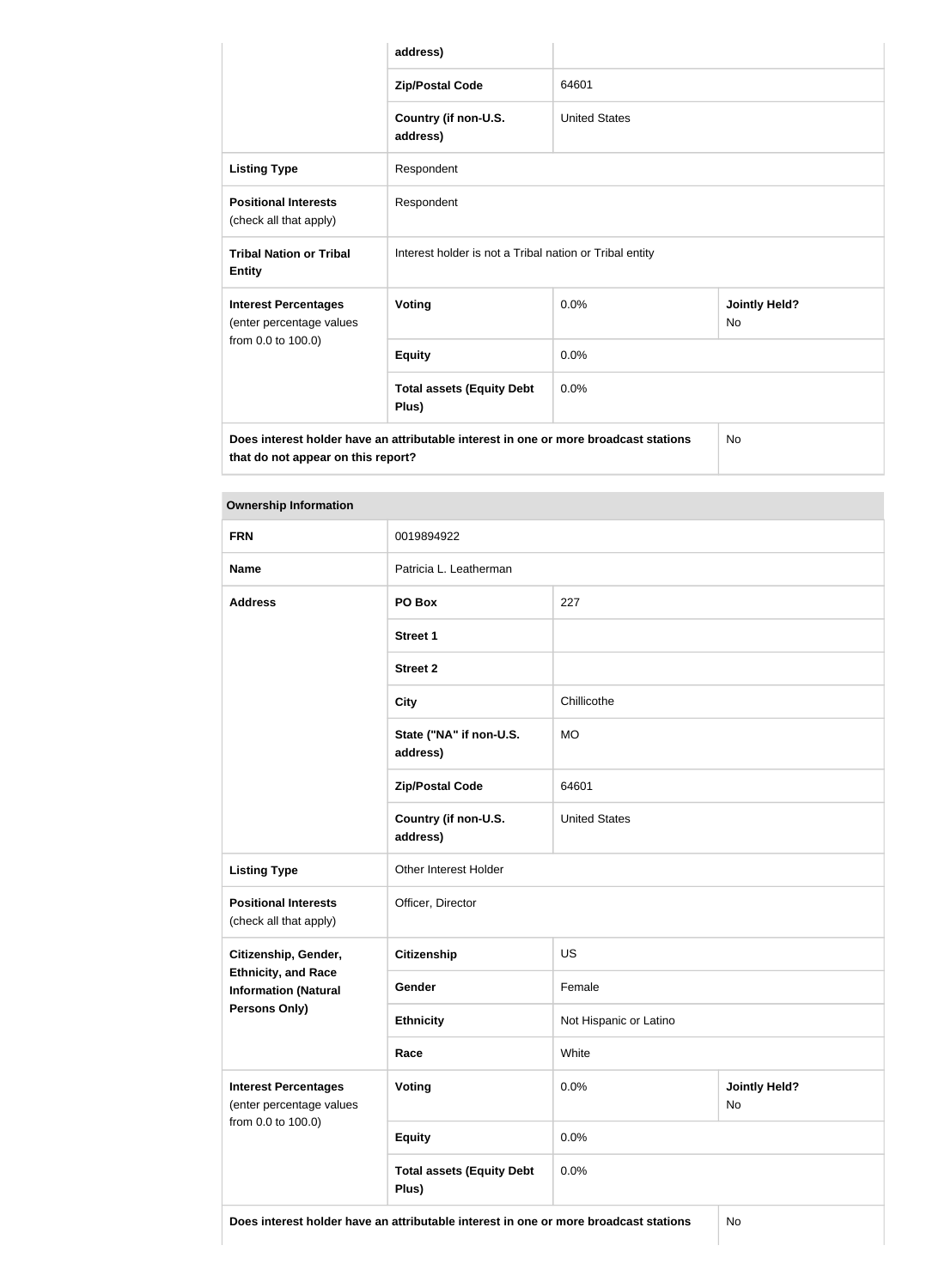| <b>Ownership Information</b>                                                               |                                                                                      |                        |                            |
|--------------------------------------------------------------------------------------------|--------------------------------------------------------------------------------------|------------------------|----------------------------|
| <b>FRN</b>                                                                                 | 0003775491                                                                           |                        |                            |
| <b>Name</b>                                                                                | Daniel D. Leatherman                                                                 |                        |                            |
| <b>Address</b>                                                                             | 227<br>PO Box                                                                        |                        |                            |
|                                                                                            | <b>Street 1</b>                                                                      |                        |                            |
|                                                                                            | <b>Street 2</b>                                                                      |                        |                            |
|                                                                                            | <b>City</b>                                                                          | Chillicothe            |                            |
|                                                                                            | State ("NA" if non-U.S.<br>address)                                                  | <b>MO</b>              |                            |
|                                                                                            | <b>Zip/Postal Code</b>                                                               | 64601                  |                            |
|                                                                                            | Country (if non-U.S.<br><b>United States</b><br>address)                             |                        |                            |
| <b>Listing Type</b>                                                                        | Other Interest Holder                                                                |                        |                            |
| <b>Positional Interests</b><br>(check all that apply)                                      | Officer, Director, Stockholder                                                       |                        |                            |
| Citizenship, Gender,                                                                       | <b>Citizenship</b>                                                                   | <b>US</b>              |                            |
| <b>Ethnicity, and Race</b><br><b>Information (Natural</b>                                  | Gender                                                                               | Male                   |                            |
| <b>Persons Only)</b>                                                                       | <b>Ethnicity</b>                                                                     | Not Hispanic or Latino |                            |
|                                                                                            | White<br>Race                                                                        |                        |                            |
| <b>Interest Percentages</b><br>(enter percentage values                                    | Voting                                                                               | 100.0%                 | <b>Jointly Held?</b><br>No |
| from 0.0 to 100.0)                                                                         | <b>Equity</b>                                                                        | 100.0%                 |                            |
|                                                                                            | <b>Total assets (Equity Debt</b><br>Plus)                                            | 100.0%                 |                            |
| that do not appear on this report?                                                         | Does interest holder have an attributable interest in one or more broadcast stations |                        | No                         |
| (b) Respondent certifies that any interests, including equity, financial, or voting<br>Yes |                                                                                      |                        |                            |

| ואז הפסףסווסטות סטרמווטס מומנ מווץ ווונטרטסנט, וווטומטוווט טקטונץ, וווומווטומו, טר דטמווט | ט ט |
|-------------------------------------------------------------------------------------------|-----|
| interests, not reported in this filing are non-attributable.                              |     |
| If "No," submit as an exhibit an explanation.                                             |     |

| (c) Does the Respondent or any reported interest holder<br>hold an attributable interest in any newspaper entities in<br>the same market as any station for which this report is<br>filed, as defined in 47 C.F.R. Section 73.3555? | No. |
|-------------------------------------------------------------------------------------------------------------------------------------------------------------------------------------------------------------------------------------|-----|
| If "Yes," provide information describing the interest(s), using<br>EITHER the subform OR the spreadsheet option below.<br>Respondents with a large number (50 or more) of entries to<br>submit should use the spreadsheet option.   |     |
|                                                                                                                                                                                                                                     |     |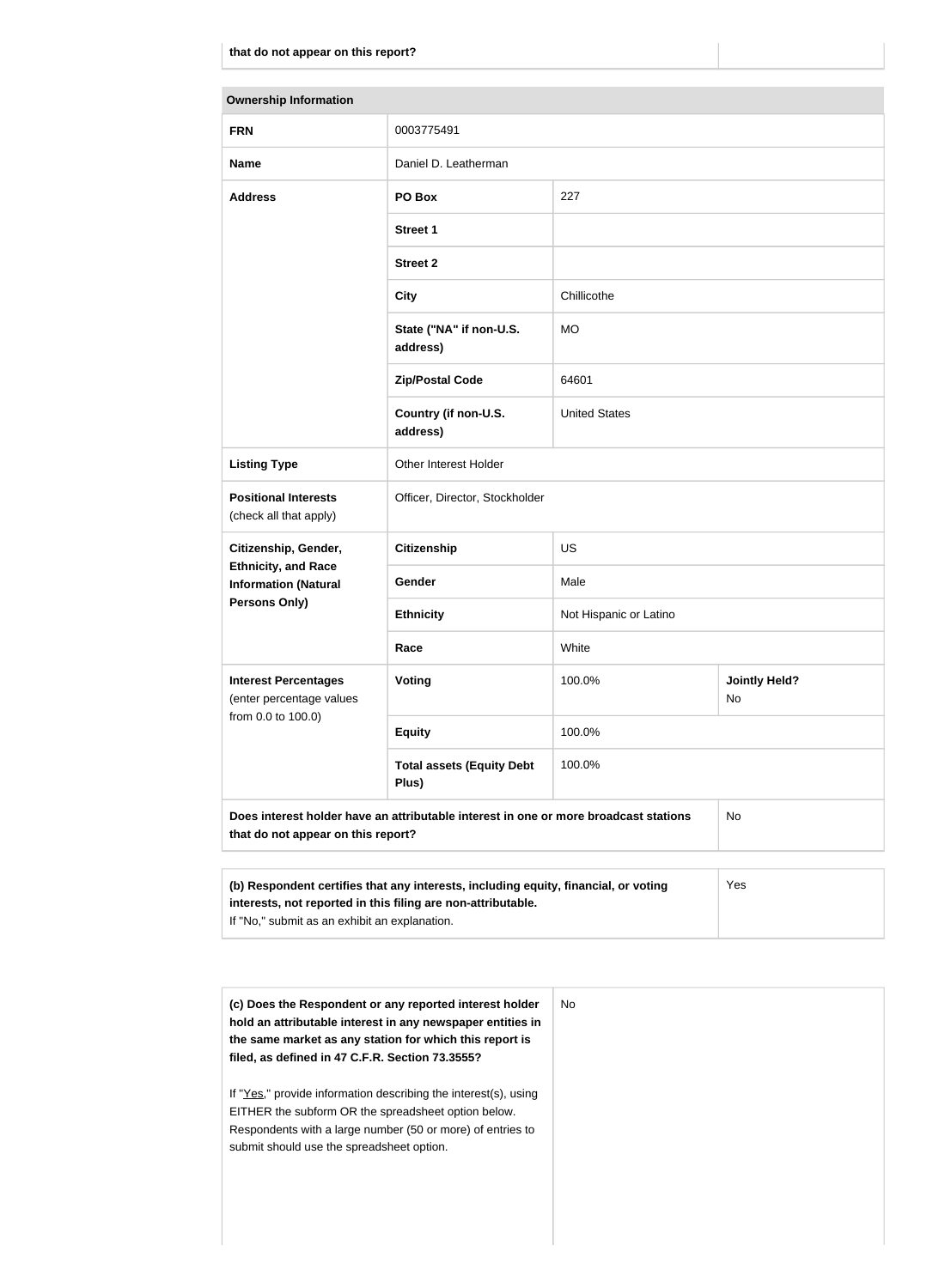| NOTE: Spreadsheets must be submitted in a special XML          |  |
|----------------------------------------------------------------|--|
| Spreadsheet format with the appropriate structure that is      |  |
| specified in the documentation. For instructions on how to     |  |
| use the spreadsheet option to complete this question           |  |
| (including templates to start with), please Click Here.        |  |
| If using the subform, leave the percentage of total assets     |  |
| (Equity Debt Plus) field blank for an interest holder unless   |  |
| that interest holder has an attributable interest in the       |  |
| newspaper entity solely on the basis of the Commission's       |  |
| Equity Debt Plus attribution standard, 47 C.F.R. Section       |  |
| 73.3555, Note 2(i). If using an XML Spreadsheet, enter "NA"    |  |
| into the percentage of total assets (Equity Debt Plus) field   |  |
| for an interest holder unless that interest holder has an      |  |
| attributable interest in the newspaper entity solely on the    |  |
| basis of the Commission's Equity Debt Plus attribution         |  |
| standard.                                                      |  |
|                                                                |  |
| The Respondent must provide an FCC Registration Number         |  |
| for each interest holder reported in response to this          |  |
| question. Please see the Instructions for detailed information |  |
| and guidance concerning this requirement.                      |  |
|                                                                |  |

**(d) Are any of the individuals listed as an attributable interest holder in the Respondent married to each other or related to each other as parentchild or as siblings?** Yes

If "Yes," provide the following information for each such the relationship.

| <b>Family Relationships</b> |            |             |                       |
|-----------------------------|------------|-------------|-----------------------|
| <b>FRN</b>                  | 0003775491 | <b>Name</b> | Daniel D Leatherman   |
| <b>FRN</b>                  | 0019894922 | <b>Name</b> | Patricia L Leatherman |
| Relationship                | Spouses    |             |                       |

**(e) Is Respondent seeking an attribution exemption for any officer or director with duties wholly unrelated to the Licensee(s)?** If "Yes," complete the information in the required fields and submit an Exhibit fully describing No

that individual's duties and responsibilities, and explaining why that individual should not be attributed an interest.

# **3. Organizational Chart (Licensees Only)**

Attach a flowchart or similar document showing the Licensee's vertical ownership structure including the Licensee and all entities that have attributable interests in the Licensee. Licensees with a single parent entity may provide a brief explanatory textual Exhibit in lieu of a flowchart or similar document. Licensees without parent entities should so indicate in a textual Exhibit.

**Non-Licensee Respondents should select "N/A" in response to this question.**

Not a multi-level structure.

# **Section III - Certification**

| <b>Certification</b> | <b>Section</b>                  | <b>Question</b>                                               | Response |
|----------------------|---------------------------------|---------------------------------------------------------------|----------|
|                      | <b>Authorized Party to Sign</b> | WILLFUL FALSE STATEMENTS ON                                   |          |
|                      |                                 | THIS FORM ARE PUNISHABLE BY<br>FINE AND/OR IMPRISONMENT (U.S. |          |